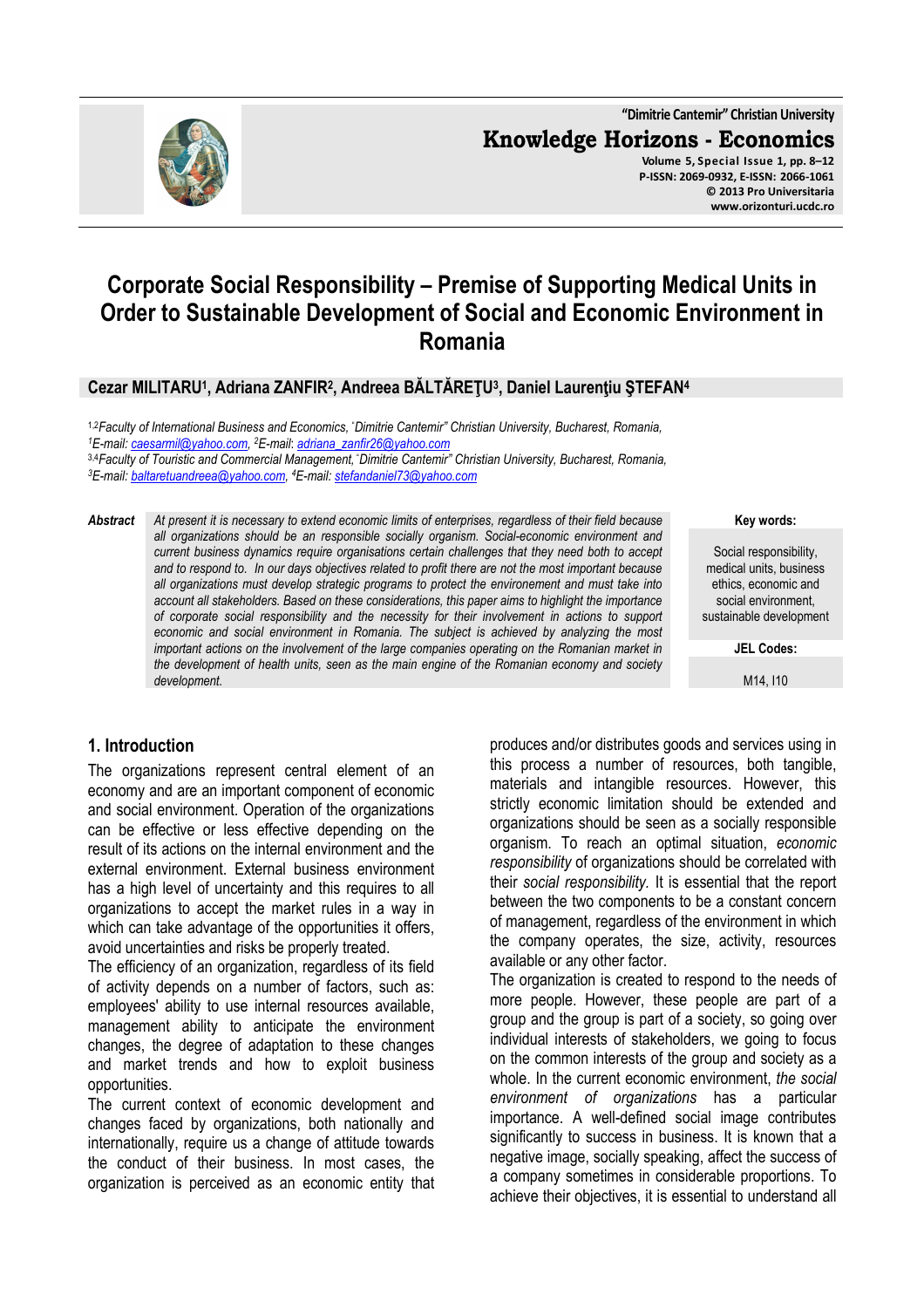type of relationships which company has with the environment, and the obligations and responsibilities that management must assume concerning the social environment.

# **2. Methodology of Research**

The research was conducted through a thorough documentation of national and international literature relating to international corporate social responsibility issues. In principle, it aims a review of the most representative ideas on theme, followed by an analysis of the activities of large companies and the ways of its involvement in supporting health units in Romania.

The main aim of the research is determined by underlining of the need for the development of units providing medical services, especially hospitals, to sustainable develop of economic and social environment. Based on the relationship of interdependence between the economy and health, we believe it is essential that attention be directed to the hospital units, which are the main provider of health care services. In this way, the advantages are manifold, both for citizens and for the country's economic progress.

## **3. Literature Review**

Authors such as Keith Davis and Robert Blomstrom had defined the concept of social responsibility as *"obligation of the makers decision to act to protect and improve the welfare of society as a whole, along with the need to protect their own interests"* (Davis şi Blomstrom, 1975). Joseph McGuire stated that *"the idea of corporate social responsibility means that a corporation has not only economic and legal obligations, but also certain responsibilities to the community in which it operates".* Based on these considerations, we can say that corporate social responsibility represents the base of achievement the private interests of organizations which are sensitive to the needs of society (McGuire, 1963). Based on these considerations, we can say that corporate social responsibility represents the base of achievement the private interests of organizations which are sensitive to the needs of society.

The issue of the involvement of companies in social responsibility activities is not new. Since 1991 various authors and researchers like Archie B. Carroll tried to provide scientifically sound answers to the question *"what does it mean for a corporation to be socially responsible?"* (Carroll, 1991).

In this way the pyramid of social responsibilities take shape with the four basic components that determine the dimensions of these concepts: economic responsibility, legal responsibility, ethical responsibility, philanthropic responsibility. For this reason, *social* 

*responsibility policy* should operate as a self-regulatory mechanism by which the activity will be monitored, thus ensuring compliance with the law, ethical standards, international norms, society values.

In classical economic theory, every company is regarded as producing profit. However, behind this profit, there is another reason why organizations have been created, namely, to meet the needs of individuals and society.

#### *3.1. Corporate Social Responsibility - influences on economic and social environment from Romania*

In the current economic context, the *social-cultural factors* related to the social structure of the population, health, education, culture, science, attitude and perceptions of individuals, factors with a direct impact on business organizations that have a special significance for the market economy. The social environment includes desires, actions, individual interests and must be analyzed in terms of characteristics, norms, culture, values and ethical principles thereof.

The new dimensions of space and time (now one of the most important resources) will influence how society perceives and refers to the political, economic, educational, cultural and social reality. Corporate social responsibility can be addressed both by reporting activity results in terms of social responsibility and reporting processes and phenomena within firms. That means that companies need to take some social responsibility for their products/services, information from the market and also need to develop an ethical behavior in front of the internal and external customers and society as a whole.

In a relatively short time, the power of international companies has become enormous and therefore increased and their responsibilities. The issues touched by this concept covers generally different issues such as: job creation, setting up training programs and generating equal opportunities for all employees, respect for human rights - as an essential condition, the impact on the environment and community, ethics business - regarded either as a cost or as an investment in the long run, the relationship of interdependence between ethics and corporate governance, health and safety (Militaru and Zanfir, 2012).

Therefore, the company perceives the role that organization plays in different ways, much larger, in terms of losses and damages caused by its activity. Therefore, the organizations involved in various social responsibility projects are perceived as mature organizations with long-term vision. Moreover, these specific projects or actions make a remarkable improvement in brand image and help to increase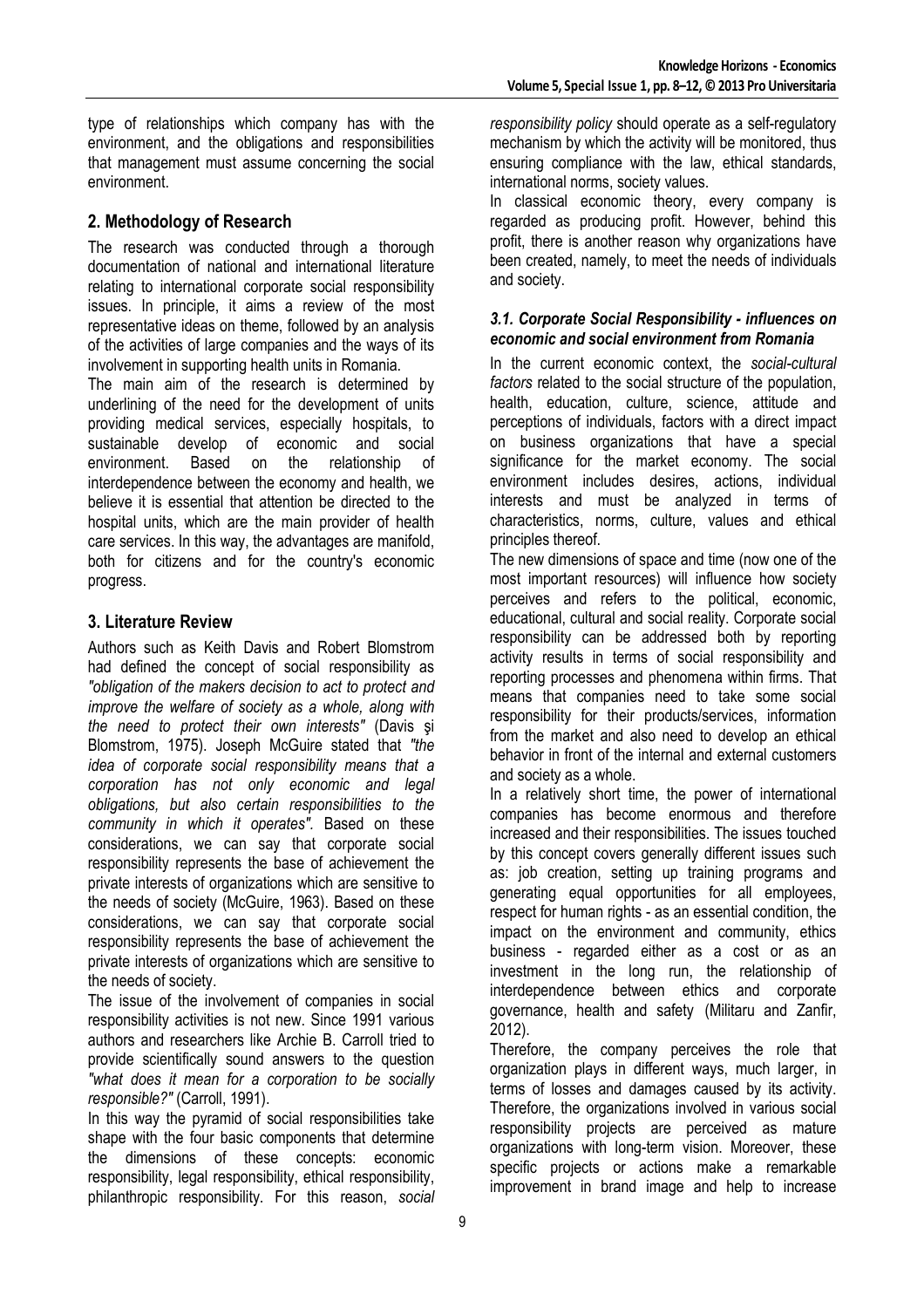consumer confidence in the products and services created. Although, at first glance those aspects can be regarded insignificant for a large company, has been demonstrated that improving the brand image and reputation is an advantage for the sustainable development of the companies. Experts say with conviction that there is now a strong link between a company's reputation and financial results from at least two reasons: firm's reputation at nationally and internationally are contributing to the increase or decrease in market value (it is essential to attract investors) and directly influence consumer purchasing decision. In this context, social responsibility plays a decisive role for the increase of market share. For all stakeholders is important that social actions to be more than simple objectives and be included in the company's development strategy, developing such a new way of doing business.

World Business Council for Sustainable Development (WBCSD) considers corporate social responsibility as an ongoing commitment of companies to behave ethically and contribute to economic development while improving in the same time both the quality of life of employees and their families and local communities and society as a whole. Following discussion around this affirmation was developed following definition of the concept, so *"corporate social responsibility is the commitment of companies to contribute to sustainable economic development, working with employees, their families and society at large to improve their quality of life"* (Militaru and Zanfir. 2013).

Currently, most companies are concerned about the responsibility regarding the impact of their activities on stakeholders. Regarding our country was made an analysis of the main companies in terms of opinion leaders, analysis that is essential to understand how the concept of social responsibility is perceived in a country where the term is relatively new.

Last report presented by Dragoş Dehelean [1] contains affirmations from 111 opinion leaders regarding the social responsibility of major companies operating on the Romanian market. Thus, we have shown a few companies that have the greatest impact on public perception: Petrom (62%), Vodafone (30%), Raiffeisen Bank (22%), Unicredit Ţiriac (20%). The last placed have been Orange, Coca-Cola HBC Company and Rompetrol, all with 9%. According to the same source, the opinion leaders who participated in the survey had nominated this companies taking into account more the reputation of certain initiatives on social responsibility and less based on the knowledge of their overall activity. This is the reason why appear on the top positions the companies who have recently had major projects with an important reputation, especially in the online environment [2].

The main reason that these companies were nominated is the company's investment in various actions for environmental protection (77%), supporting disadvantaged categories (45%), education and the promotion of young talent (39%), supporting health care units and health promotion. Petrom Company is highly appreciated due to the campaign *"Rediscover Romania".* Other examples are: OTP Bank - *"education and access to culture for children in rural areas",* BCR - *"financial education and entrepreneurship"* or Rompetrol, which is known primarily for the health component of the principal program of corporate social responsibility, and less for the environment.

The examples presented above are real proof that companies are involved in actions, projects and campaigns to improve the quality of life. There are also clear evidence that in the current economic context, for a company is no longer sufficient to meet its profit objectives. Long-term vision is reflected in the degree of development of environmental programs, health promotion or initiating campaigns to stimulate civic behavior.

#### *3.2. Supporting health units-premise of sustainable development of the social environment in Romania*

In recent years there has been a major concern of companies for public health. Most often attention is directed to hospitals, the main units of the health system. In Romania, the hospital activity is sometimes difficult to release because of deficiencies of the health care system, which is in a continuous process of reform.

The list of companies that have made investments to develop health units and also, to develop the activities of health care system can be continued with other examples:

• Avon Cosmetics Romania is the national subsidiary of Avon International, the largest direct sales company in the world and a major player in the cosmetics market. Present in over 100 countries, the company recorded a global turnover of over 10 billion dollars annually. The concern for helping hospitals and easier access to specialized medical services has become internationally recognized. In 2007, the company donates 150.000 USD for the hospital of St. Spiridon from Iaşi. The campaign developed in 2008 when Avon Cosmetics Romania launches with Renaissance Foundation, the project *"Mobile Diagnostic Unit - Breast and Cervix"* for women in communities with limited access to medical investigations. In 2009, the company sponsoring the completion of the first oncology hospital in Timişoara with a value of 150.000 USD. The effects were immediately noticeable, at present being more than 900 patients that annually receiving free services. Also, the company continued to fund the project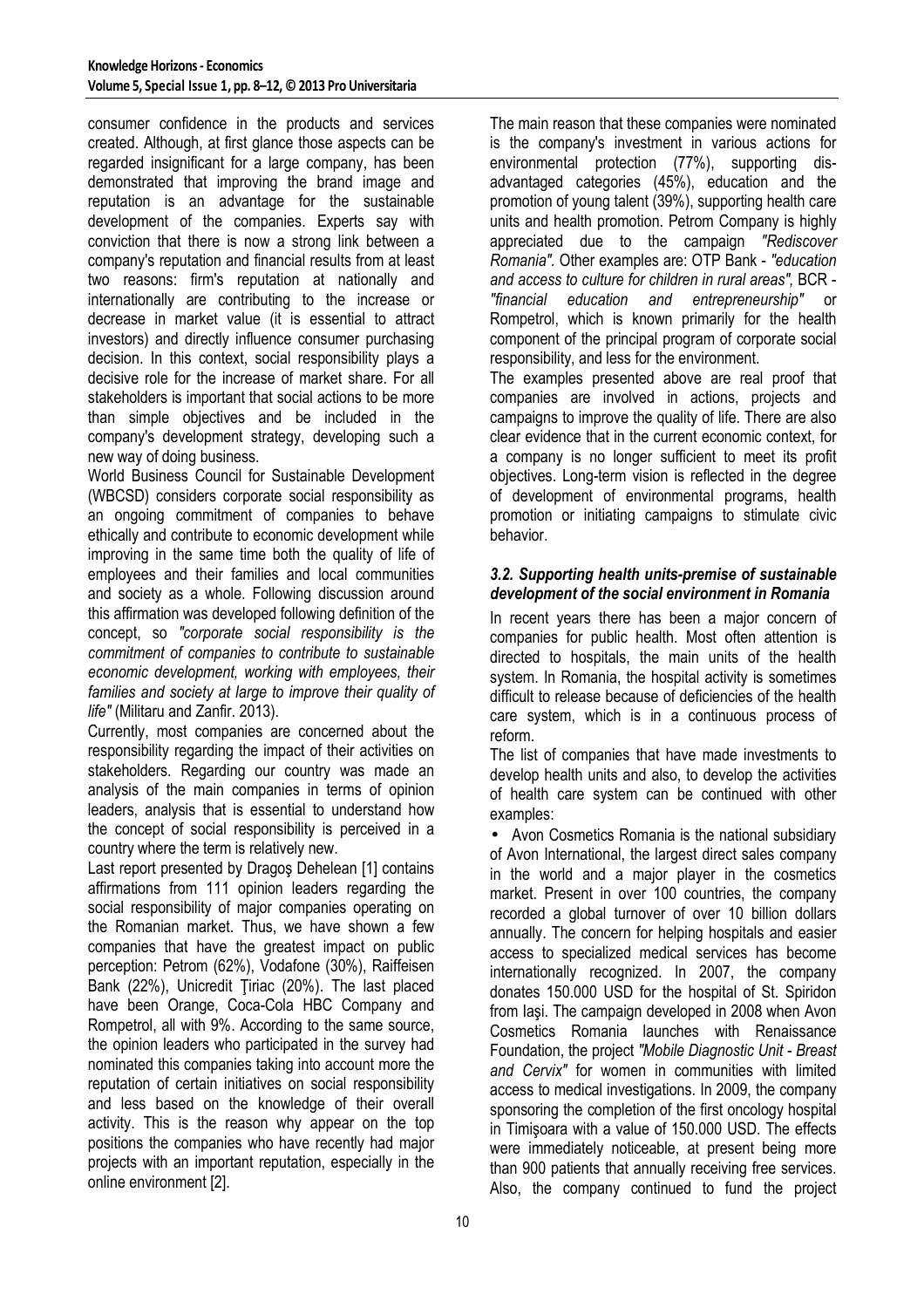initiated in 2008 and the year 2012 had bring new funding for the Mobile Diagnosis. At the same time the company sponsoring the Institute of Oncology Ion Chiricuta of Clui-Napoca, for the purchase of new performance medical equipment.

• Regarding the involvement in campaigns that support and sustain the hospitals we cannot remember the extensive renovation project for the Children's Hospital "Marie Curie" in the period 2007-2009. In June 2007, Scheherazade Foundation initiated the fundraising campaign to renovate the Marie Curie Hospital from Bucharest, the largest children's hospital from Romania. This project has been the main concern of the Foundation that managed to raise over 1.5 million for this purpose. These funds were used to renovate the hospital in accordance with European standards, in this project being involved a great number of companies who have understood its importance: Colgate, Petrom, Philips, Romstal, LG, Orange, Vodafone, Enel, Carrefour, Romtelecom, AutoItalia, Mega Image, METRO, Copperbeech, Apa Nova, Avicola Buzău, FortuneGroup, Porsche Romania, Rompetrol.

• S.C. Cargill Oils S. A is another company that did not remain indifferent to current health care issues. In 2008, through the "Run for Health" campaign, which was attended by 200 people, of all ages, succeeds in funds for the Clinical Emergency County Hospital from Craiova. The donation consisted of 228.306 RON for the purchase of medical equipment, hospital renovation and cleaning.

Also, the year 2011 is characterized by the company's investment in medical equipment, although the negative effects of financial crisis were still being felt. Polystart Company, in collaboration with the Foundation Gazeta de Sud, was involved in the modernization of Neonatology Section of the Municipal Hospital "Philanthropy" from Craiova, with fund worth 13.000 RON. Also in 2011 we note and the impressive donation to Rotary Club Muhlhausen for the Lugoj Municipal Hospital, donation amounting to up to tens of thousands of euro.

Poor financing of national health system is a current issue in Romania, being recognized even by those responsible for maintaining public health. For many public sector hospitals are never enough funds and the work cannot be carried out properly. Emergency County Hospital of Craiova is just one example of a significant number.

For many important sections of the hospital in 2012 donations were "a breath of oxygen."

The list of companies involved in recent years in the hospitals support and development of medical services units is impressive. It could not be otherwise, since there are considerable advantages for each entity involved in this activity.

Following research was shown that social responsibility of business organizations represent a concern of the management regarding social welfare and addresses both on the long-term interests of the company and its relationship with the environment in which it operates. Social responsibility of the organizations means integrating the public interest in making decisions process and respect a triple goal as defined in the literature: *People, Planet, Profit* (Militaru and Zanfir, 2010).

## **4. Conclusions**

Increasingly more organizations become aware of the moral effects they produce in the activities they carry out, becoming in this way more concerned by the issues of business ethics and corporate social responsibility. Development, especially, respecting for ethical codes as guidelines for making ethical decisions in business, will become an essential requirement for future organizations. Companies are aware that this can transform in owning a competitive advantage and that the positive effects respecting the codes of ethics are multiple. Through an effective policy on social responsibility will be satisfied the expectations of all stakeholders, whether we refer to internal or external customers, shareholders, suppliers and the society as a whole.

What is lacking to Romania at the moment? First of all, we consider that the measures from periodically reporting of CSR activities are absolutely necessary. Stakeholders and especially consumers have the right to be properly informed about the activities impact on society. Then, we believe that at this time the development of hospitals is becoming increasingly necessary.

Big companies understand that supporting health units is a major factor in improving the quality of life of current and potential customers. Organizations involvement in supporting the units that providing health services will contribute a lot to the social environment development and to the development of a healthy society. Following the above, we conclude that the successful achievement of objectives is dependent upon by the combination of those four components of social responsibility pyramid. Economic performance is the foundation for pyramid components, meaning that, for profit *(economic responsibility),* the organization must operate in compliance with regulations of law *(legal responsibility),* to take account of what is right and moral, respecting the business ethics principles *(ethical responsibility)* and to contribute to improve the quality of life in the community in which they belong *(philanthropic responsibility).*